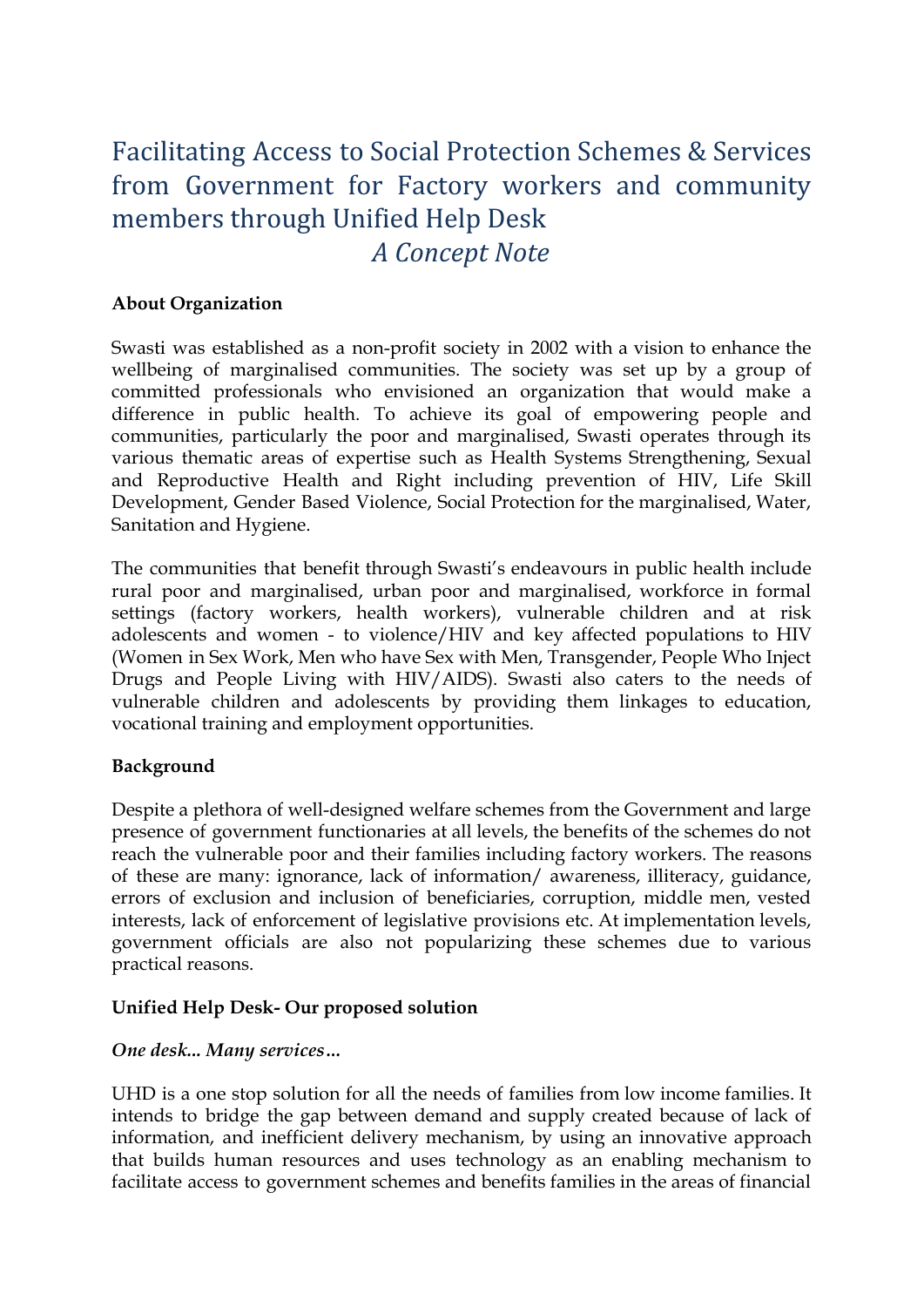security, livelihood, health and education. The UHD is a medium to provide a number of services that includes social protection, financial security and other welfare schemes and facilities

**Project Title:** Lives Enhanced by facilitating Government Schemes through Unified Help Desk for factory workers and their family members.

**Project description:** By establishing Unified Help Desk, we propose to facilitate access to legal services, social entitlements, financial services and other schemes from the Government and other stakeholders.

## **Target Group**

- Community Members who are economically backward in the proposed project location
- Factory workers and their families

# **Project objectives:**

This project aims to facilitate access to legal, social financial security services  $\&$ livelihood schemes as well as other government services through a unique approach of establishing a unified help desk. Around Rs. 1 crores values of welfare benefits would be received by the target group through this project facilitation.

## **Specific objectives**

- 1. Stimulate awareness on various social protection schemes and services among the target group
- 2. Assist and facilitate access to social protection schemes, services & facilities from Government and other stakeholders
- 3. Sensitizing Government and other stakeholders for effective facilitation of schemes and services
- 4. Develop champions in the factory and within communities in the field, and establishing functional systems and mechanism to continue the work beyond the project period

### **Intervention strategies & Key activities**

We propose 3A intervention strategies for this project

| <b>Strategies</b> | Description                                                                                                                                                                                                                        |
|-------------------|------------------------------------------------------------------------------------------------------------------------------------------------------------------------------------------------------------------------------------|
| Awareness         | Awareness creation is the first and crucial component of the proposed<br>project which aims at educating and sensitizing communities rights,<br>duties and relevant schemes and services from Government and other<br>stakeholders |
| <b>Access</b>     | Access to social entitlements & relevant schemes/services is one of the<br>key interventions to combat poverty and other related issues. This<br>project facilitates access to social entitlements for targeted families in        |